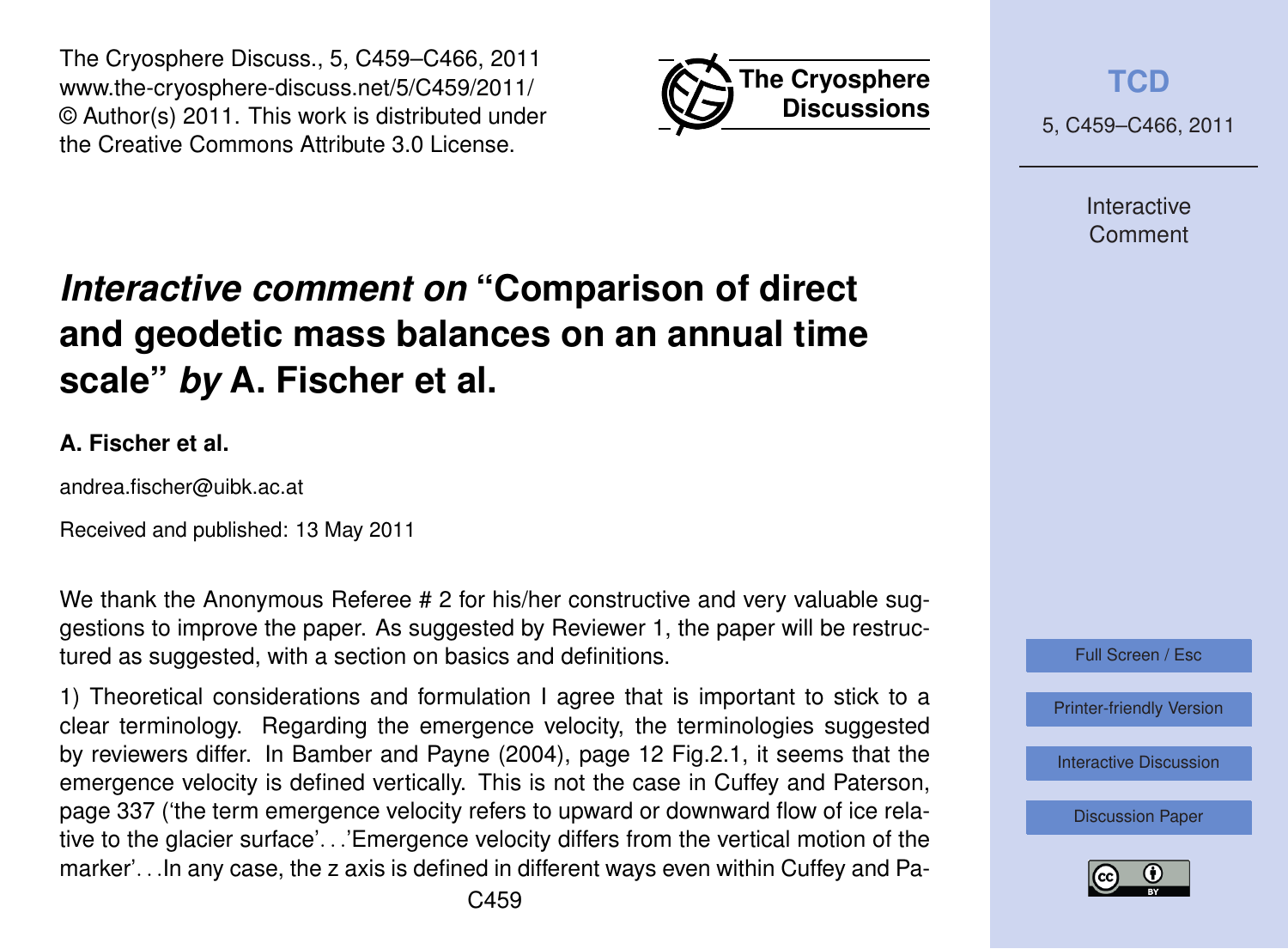terson, chapter 8.1.1 page 286, Fig 8.14 and 8.5.5.8. Therefore, it is not exactly clear to me, how the reviewers define the z axis and therefore if the vertical component of ice flow velocity is equal to their definition of emergence/submergence or not, a footnote in Cuffey and Paterson says that it can be defined in both ways . . .. In any case, Fig. 2 was included in the article to make the definitions clear. My suggestion is to extend the introduction by an explanation of the basic concepts, reorganize the Fig. 2 and add a list of terms.

The calculation of volume change can be made clearer, as suggested by the reviewer, adding some information on the code used. The volume change is calculated on a cell by cell basis, I am not sure how this is covered by the article of Etzenmüller (2000), who cites at this point an other article. The ArcGIS tool used to subtract the DEMs does not come along with a citation explaining the code. I agree that the basic terms of specific balance, specific annual balance, geodetic balance should be defined better in the article, this will be done. The glaciers Hintereisferner and Kesselwandferner are non-calving, which I forgot to mention since I thought this would be evident from the map. I did not present the equations on mass conservation, since I am not sure if mass conservation (or better: density conservation) is valid in this case, but I will add that.

I avoided to present Figs 7 and 8 as maps of vertical ice flow velocity, since I can not quantify density changes, basal melt and the errors of surface mass balance as grids. Thus, I wanted to wait for the results of our estimation of i) the accuracy of direct measurements and ii) the estimation of basal melt, both ongoing studies. The reason to present this data set without declaring Figs 7 and 8 as emergence was that I think there is still a lot of information content within this study.

2) Elevation Change methodological description and implementation The GCP surveys were carried out to develop transformation paramters between the UTM WGS 84 system, the Austrian Gauss Krüger System and local coordinate systems to ensure the compatibility of old and new maps. Since the data were available, it was then a straight forward possibility to use them also within this study to evaluate the DEM ac-

### **[TCD](http://www.the-cryosphere-discuss.net)**

5, C459–C466, 2011

Interactive **Comment** 



[Printer-friendly Version](http://www.the-cryosphere-discuss.net/5/C459/2011/tcd-5-C459-2011-print.pdf)

[Interactive Discussion](http://www.the-cryosphere-discuss.net/5/565/2011/tcd-5-565-2011-discussion.html)

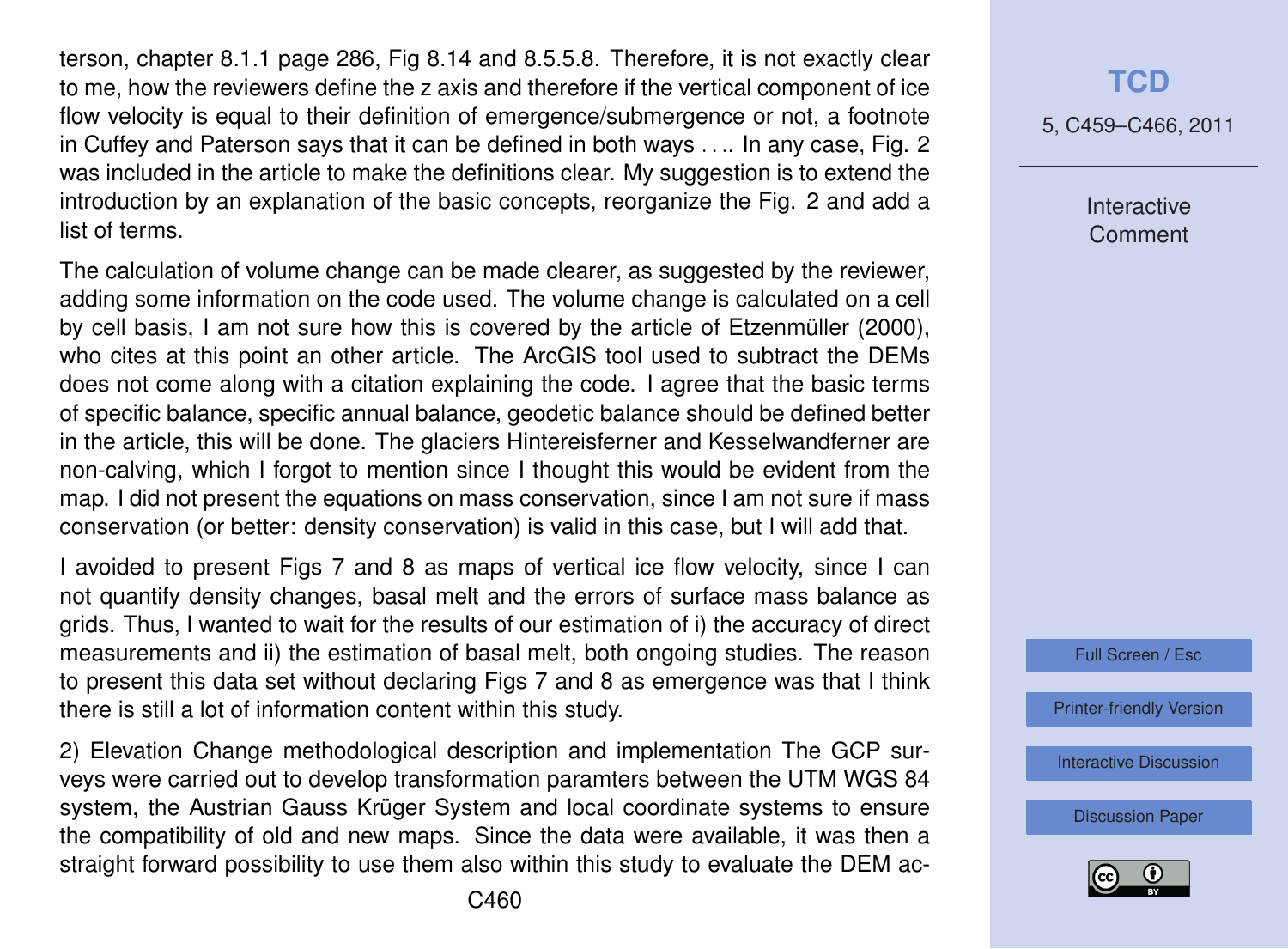curacy at those points (Why not?). Those GCPs were not used for the processing of the DEMs, and the DEMs and the GCPs were processed in UTM WGS 84, so that no transformations were necessary. The area shows a large portion affected by mass movements (mud flow, permafrost, permafrost degradiation). Stable parts (rocks) show steep faces, and as shown by Sailer's group, the vertical error of the DEMs increase with the surface slope. The GCPs are well known, on stable terrain, and many of them observed for more than 100 years. We decided to use the best points, not the most for the evaluation. Snow cover, surface roughness and imaging geometry cause small scale undulations in rough terrain (depending on the pulse used). We do not have information on snow cover in areas outside the glacier, and the snow there tends to fill the space between boulders and is patchy. I do not think that we could improve our estimate of vertical accuracy by adding a statistical analysis of non glacierized terrain. Work on general accuracy of LiDAR DEMs is ongoing within the LiDAR community, and I cited the results available so far. The differences between the GCP elevation also result from the different reflection points, as is evident from the two images I attach. The fastest fix point moves at a rate from about 10 cm/year, although it looks stable, so I hope you accept that I prefer to use the points were we know how stable they are for this analysis, and are able to exclude the points which are not stable or show erosion. We have no phase information of the return signal available, so that we can not investigate the coherence. The flight swath is not equal from flight to flight, so that the local incidence angles differ. The DEMs can be expected to differ on rough surfaces and in case of snow cover, so that I do not expect a possibility of a straight forward correction of DEM errors which are still in the order of cm!

3) Presentation Quality: I personally prefer the tables to Figures, but I could provide them as additional material if they are not needed within the article. Figures 3, and 4, and 6 show density variations, which were demanded to discuss by Reviewer 1, although shown here. I do not think that the point of the snow correction and its impact on the result will be clearer by skipping those Figures, I would prefer to improve the explanations of those Figures.

#### **[TCD](http://www.the-cryosphere-discuss.net)**

5, C459–C466, 2011

Interactive **Comment** 

Full Screen / Esc

[Printer-friendly Version](http://www.the-cryosphere-discuss.net/5/C459/2011/tcd-5-C459-2011-print.pdf)

[Interactive Discussion](http://www.the-cryosphere-discuss.net/5/565/2011/tcd-5-565-2011-discussion.html)

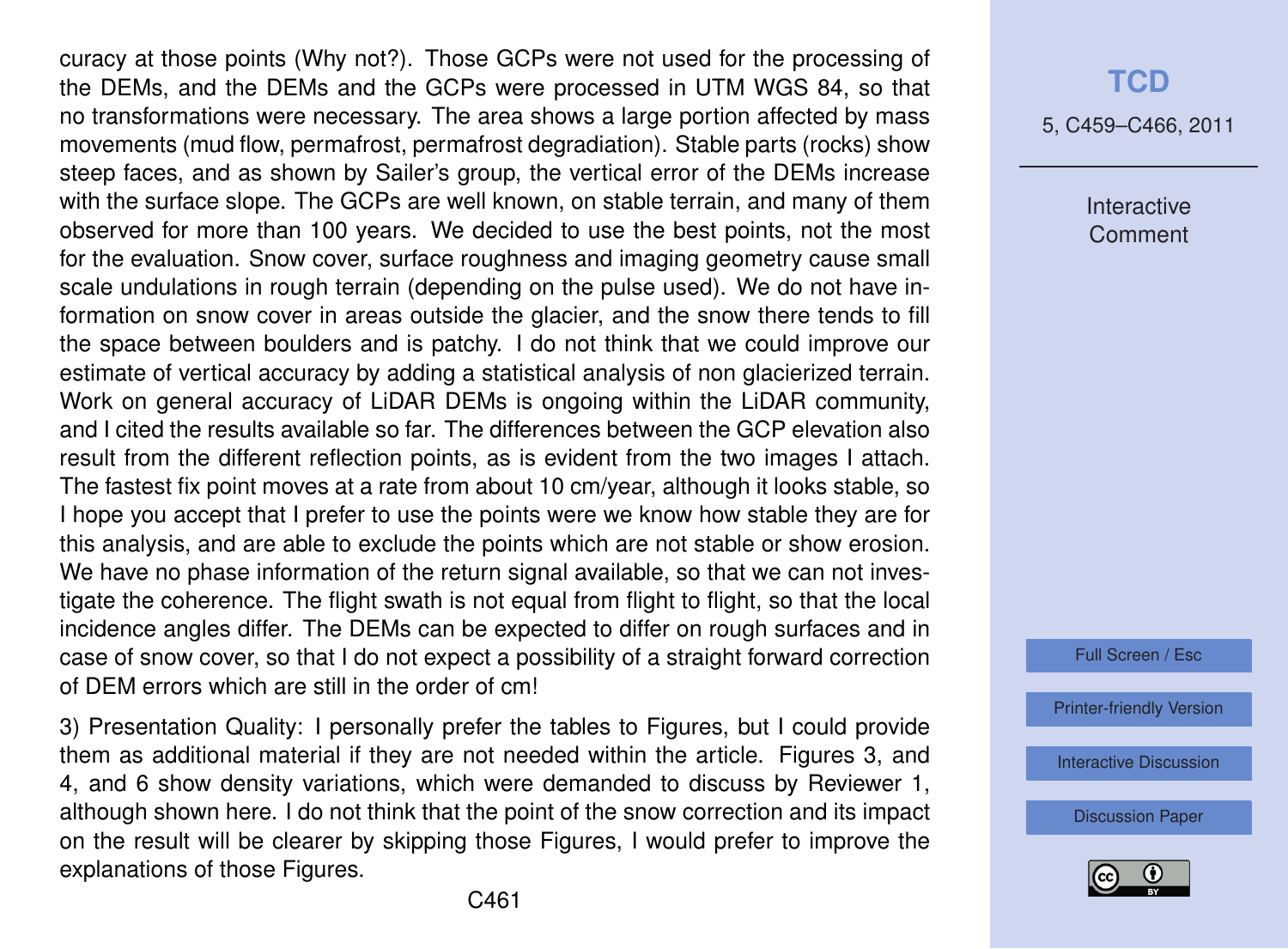#### 4) Errors

I understand the point and will improve the presentation.

5) Steep areas show larger surfaces in reality than in map projection, which is available for energy transfer (normal to the surface, and not vertically). Therefore, the energy transfer into snow/ice should be higher than in flat parts, in addition to that, snow cover usually is lower and this mean albedo during the melt season. Surface runoff additionally causes erosion. In steep areas we can not operate stakes, and I think it is not straight forward to extrapolate the measurements from flat to steep areas. Vertically measured ablation in flat parts is therefore not equal to vertically ablation (not measured) in steep parts, but should be higher, as a result of the above factors. This is also evident from fast melt visible at non moving clean dead ice parts in the vicinity of rock outcrops, which I did not cite because I am not able to quantify the role of long wave emission of the rock outcrops. But is approximately the same for sunny and shady parts.

5) Manuscript Structure I fully agree with the suggestions to restructure the manuscript, and better work out the conclusions.

#### Technical Corrections

General: Sentences should not start with numbers. (E.g. pg 569, line 24; pg 581, line 1; and many more... ok â Å c pg 569: Numerous statistics are provided, but the reader has difficulty understanding what the meaning of it all is. Come clearer to the point, possibly stating first, and then back up with the relevant statistics. ok âÅć pg 569, line 21-23: Two time periods are given, and only one annual precipitation number(661 mm). Is the average the same in both periods? Yes, I can make that clearer â A $\acute{\rm{c}}$  pg 570: A very detailed description of the LIDAR is provided. Is it all necessary? I suggest removal and compacting some of the information as the paragraph is heavy and difficult to absorb. I can reduce it, and add relevant points later when the reader needs them for the interpretation of the GCP accuracies.  $\hat{a}$   $\hat{A}$  c pg 572, line 15-16: "The distribution 5, C459–C466, 2011

Interactive **Comment** 



[Printer-friendly Version](http://www.the-cryosphere-discuss.net/5/C459/2011/tcd-5-C459-2011-print.pdf)

[Interactive Discussion](http://www.the-cryosphere-discuss.net/5/565/2011/tcd-5-565-2011-discussion.html)

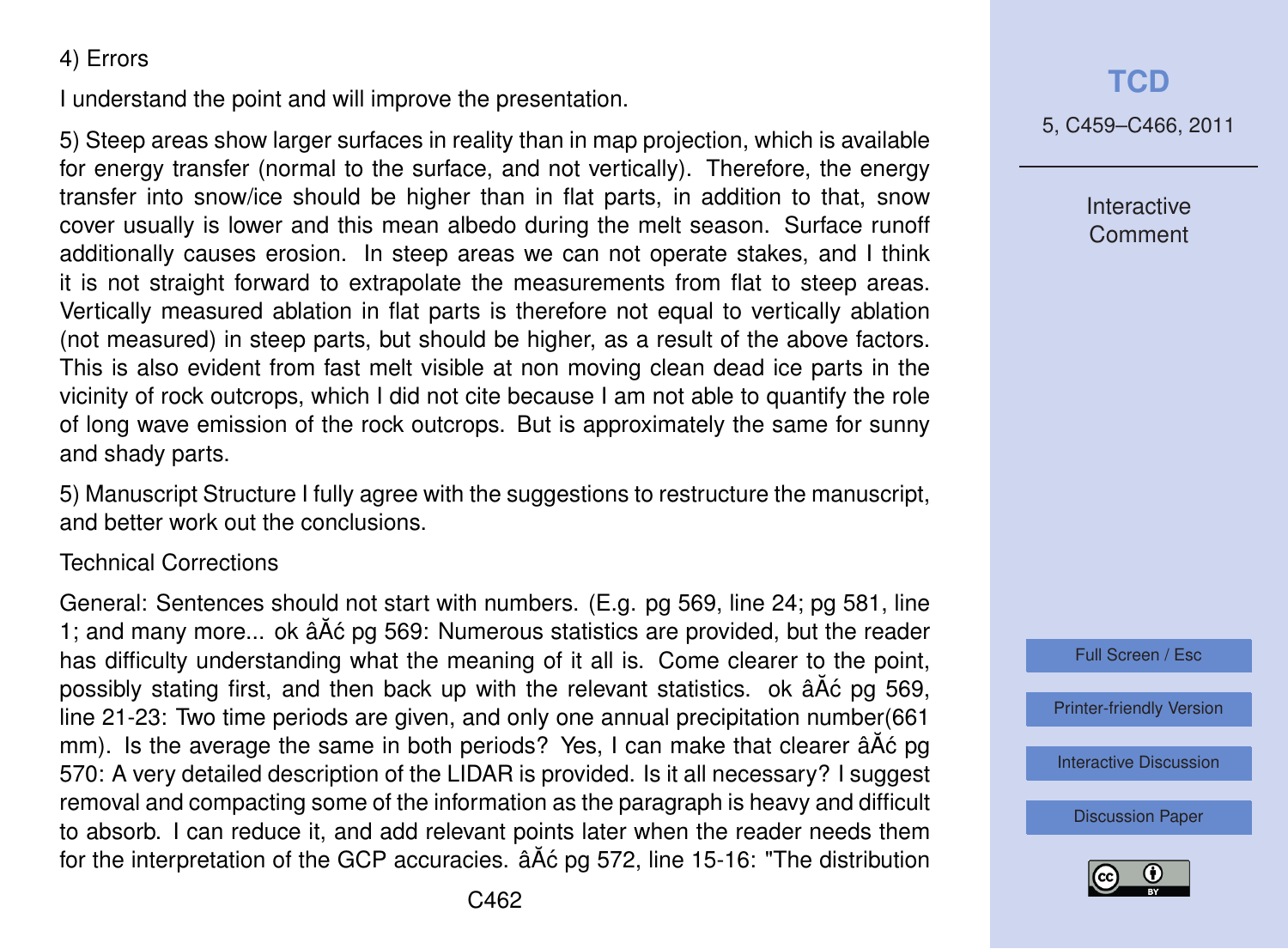of snow ... is monitored by webcam". How is this monitored? Or more specifically, how do you geo-rectify the pictures to produce firn maps? In the moment by manual mapping supported by GPS measurements.

Interactive comment on The Cryosphere Discuss., 5, 565, 2011.

**[TCD](http://www.the-cryosphere-discuss.net)**

5, C459–C466, 2011

Interactive **Comment** 

Full Screen / Esc

[Printer-friendly Version](http://www.the-cryosphere-discuss.net/5/C459/2011/tcd-5-C459-2011-print.pdf)

[Interactive Discussion](http://www.the-cryosphere-discuss.net/5/565/2011/tcd-5-565-2011-discussion.html)

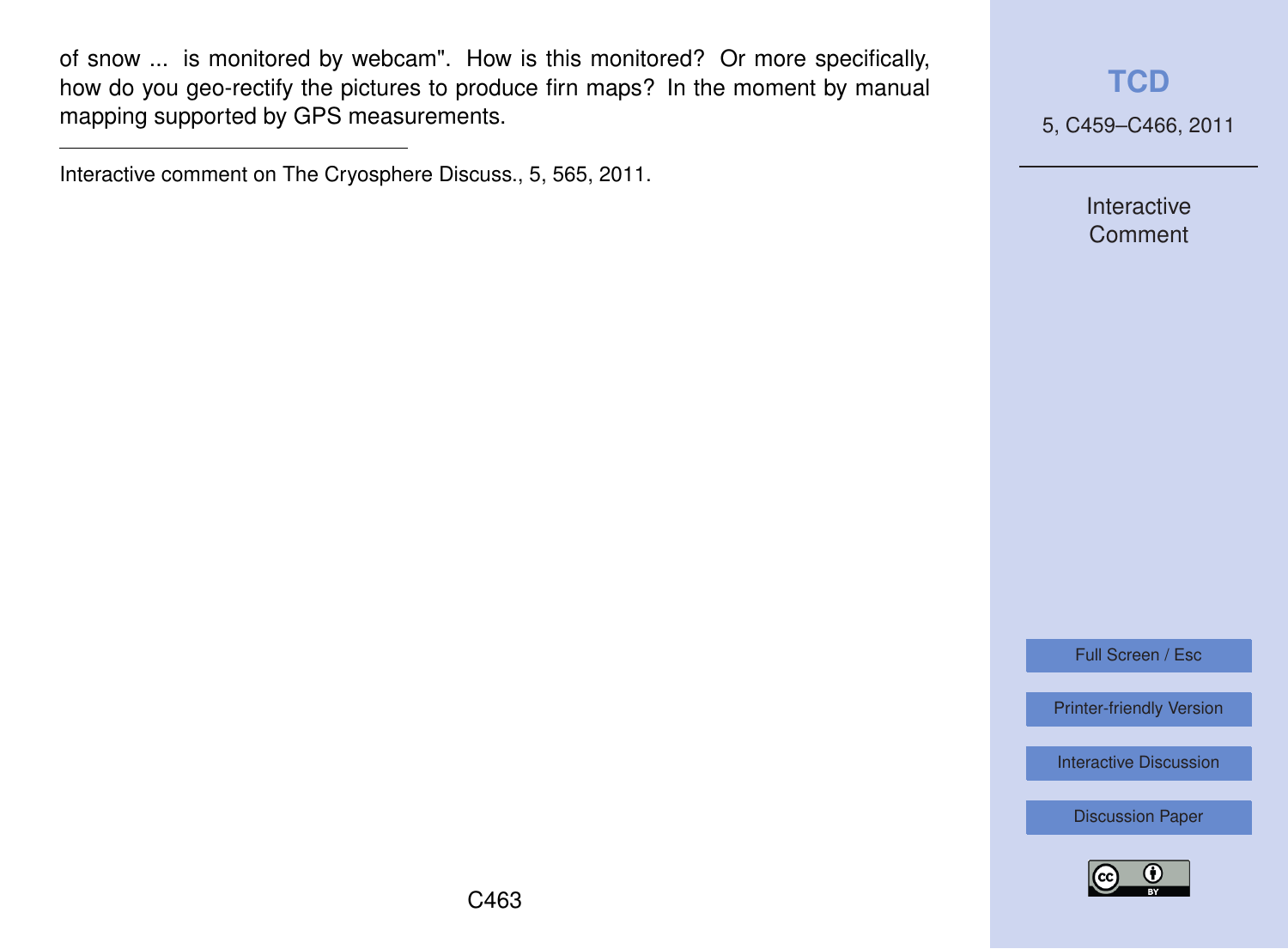5, C459–C466, 2011

Interactive **Comment** 



**Fig. 1.**

Full Screen / Esc

[Printer-friendly Version](http://www.the-cryosphere-discuss.net/5/C459/2011/tcd-5-C459-2011-print.pdf)

[Interactive Discussion](http://www.the-cryosphere-discuss.net/5/565/2011/tcd-5-565-2011-discussion.html)

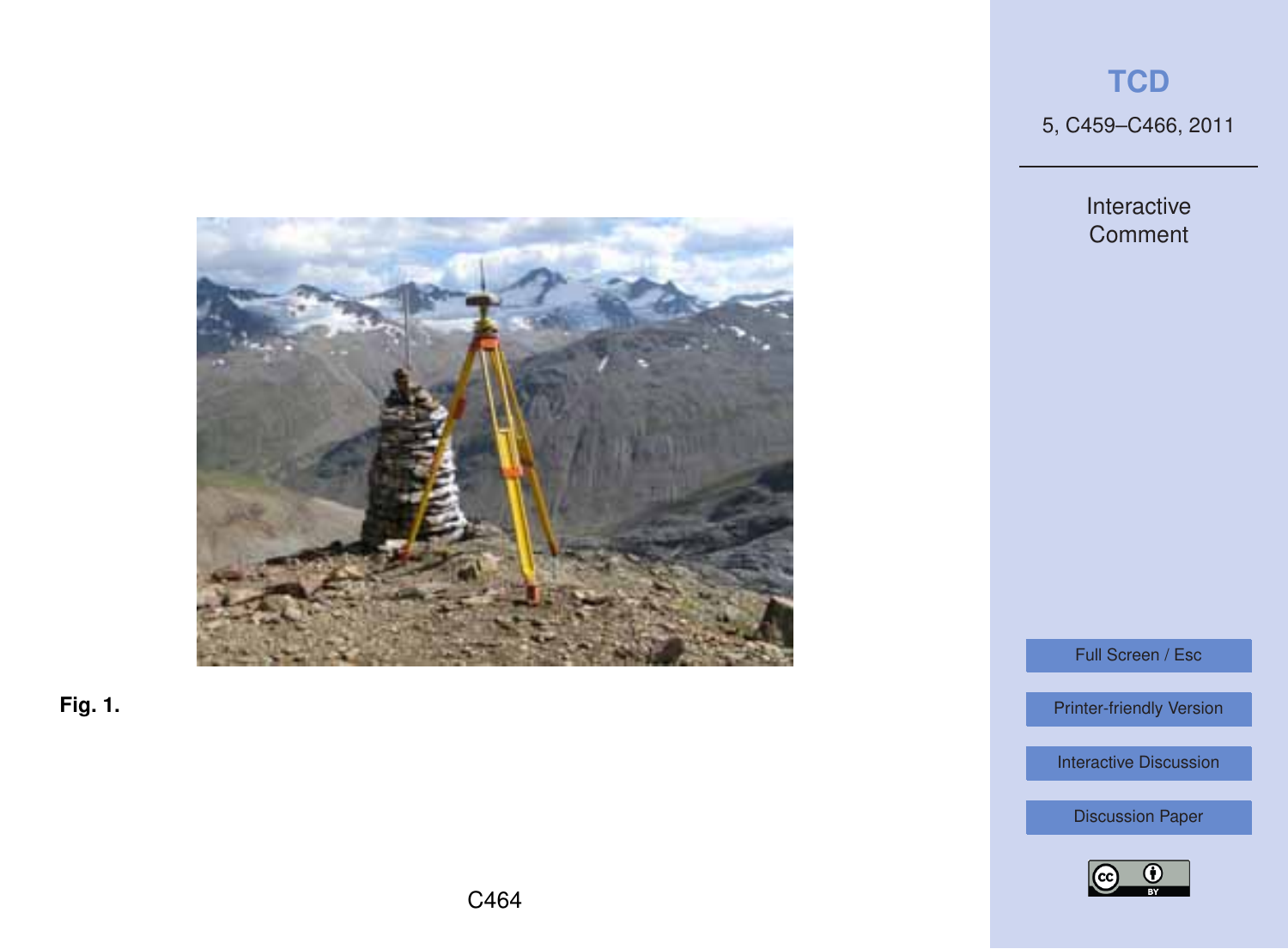

5, C459–C466, 2011

Interactive **Comment** 

Full Screen / Esc

[Printer-friendly Version](http://www.the-cryosphere-discuss.net/5/C459/2011/tcd-5-C459-2011-print.pdf)

[Interactive Discussion](http://www.the-cryosphere-discuss.net/5/565/2011/tcd-5-565-2011-discussion.html)